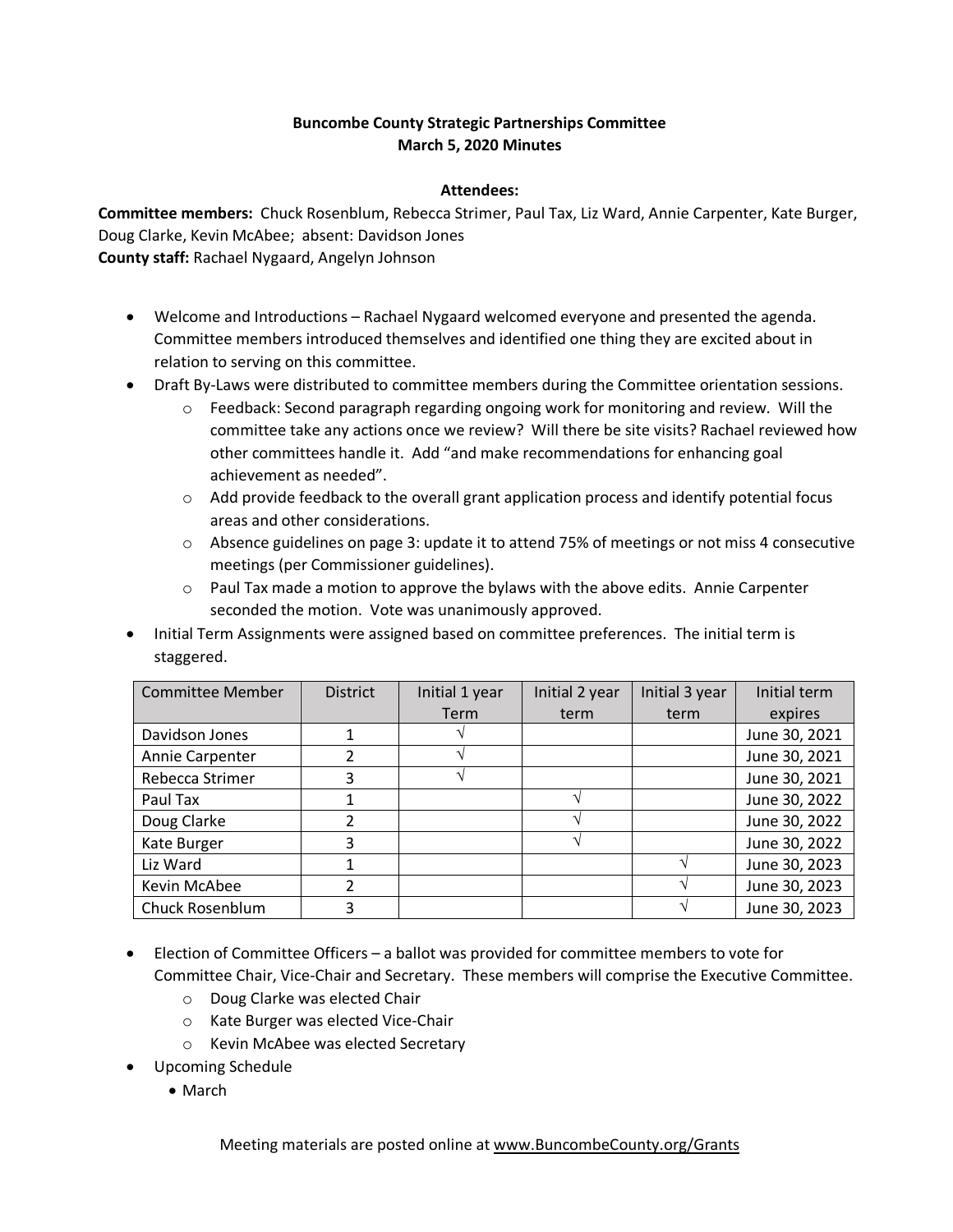- $\circ$  3/16: Deadline to complete all scoring by 8:00am, including questions you'd like sent to applicants
- $\circ$  3/19: Meeting from 1:00pm to 3:00pm 200 College St, Room 310
- o 3/20: Staff will send questions to applicants with responses due 3/31
- April
- o 4/2: Staff will send applicant responses to committee
- o 4/8: Deadline for scoring changes by 8:00am
- $\circ$  4/9: Meeting from 1:00pm to 3:00pm 200 College St, Room 310
- $\circ$  4/16: Meeting from 1:00pm to 3:00pm 200 College St, Room 310
- o 4/24: Grant recommendations due to Budget Office
- May & beyond
	- o We will need to develop a regular meeting schedule going forward
- Grant Scoring Discussion
	- o Overwhelmed with trying to score priorities
	- o Would like to have spreadsheet of applications sorted by focus areas and amount requested
		- Once initial scoring is complete, add previous year's amount
	- o Difficult to remain objective with all the applications
	- $\circ$  Will there be a percentage for cutoff? The overall thought is for scores to be provided by funding areas ranked by overall scores. Then the committee can review to see if there is a natural line or if there needs to be discussion around this.
	- o Think it is important to look at all areas/rural areas of county and not focus solely on downtown area
	- o Would like to see them mapped somehow (GIS map)
	- $\circ$  Some concern around the question about other county funds being weighted the same as all other questions. Committee decided to leave it for now, but review it going forward.
	- o Committee methods for removing implicit bias while scoring
	- $\circ$  Have a problem with some of the budgets. Sometimes it is hard to tell what is going on with the budgets.
	- o What do we do with the ones whose budget is over 30%? It is not eliminated, but it will limit the amount we can grant them.
	- o Other county funding: City of Asheville funds do not count as county funding.
	- o Would like to see the scoring before the next meeting.
- Announcements there were no announcements

**Next Meeting :** March 19, 2020, 1:00-3:00 pm, 200 College Street, Room 310 (*Note: March 19th meeting was postponed because of COVID-19 response; meeting to take place April 9th 1:00-3:00 pm via webinar*)